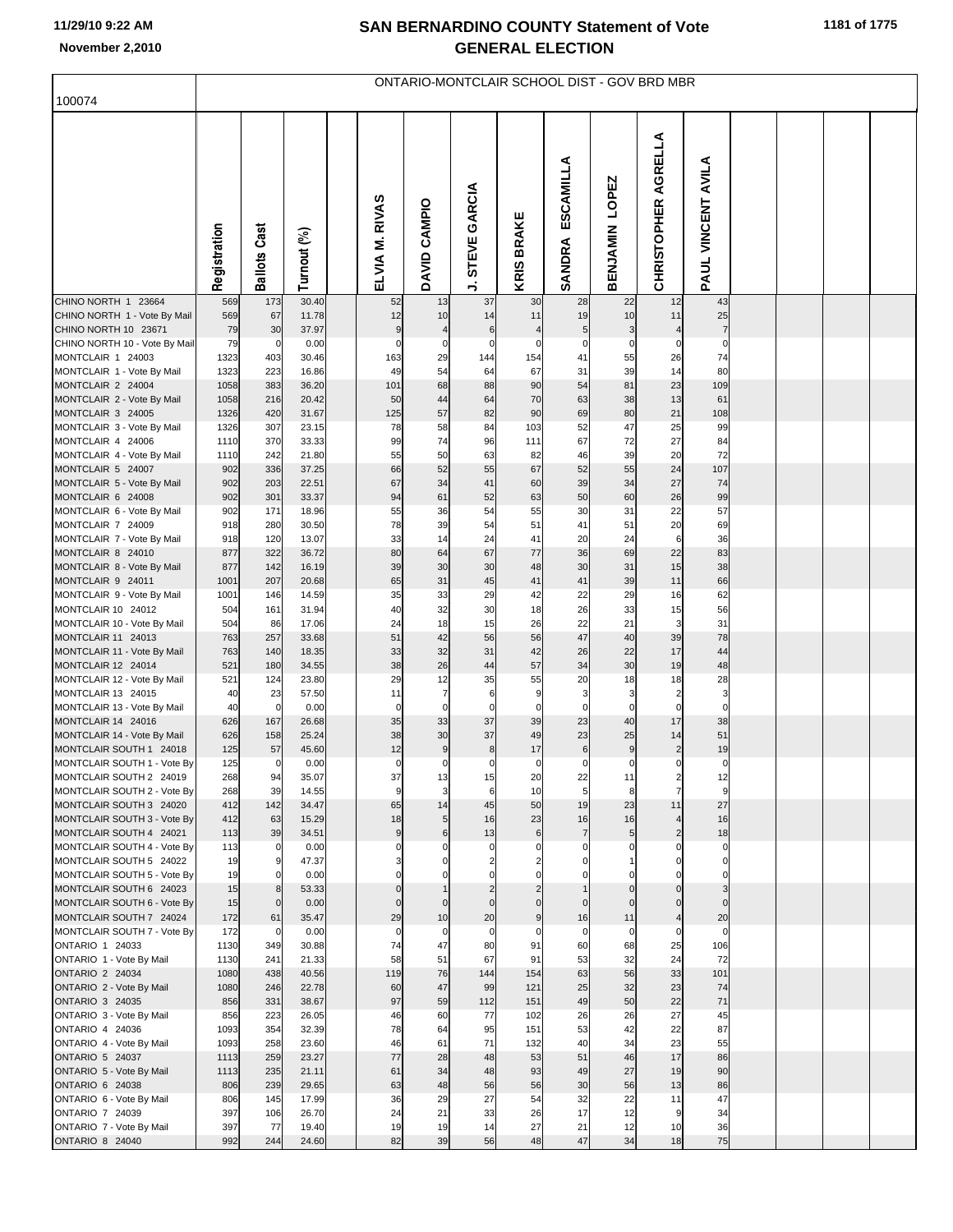## **SAN BERNARDINO COUNTY Statement of Vote November 2,2010 GENERAL ELECTION**

| 100074                                        | ONTARIO-MONTCLAIR SCHOOL DIST - GOV BRD MBR |                        |                |  |                   |              |                             |                      |                            |                          |                               |                                       |  |  |
|-----------------------------------------------|---------------------------------------------|------------------------|----------------|--|-------------------|--------------|-----------------------------|----------------------|----------------------------|--------------------------|-------------------------------|---------------------------------------|--|--|
|                                               |                                             |                        |                |  |                   |              |                             |                      |                            |                          |                               |                                       |  |  |
|                                               | Registration                                | <b>Ballots Cast</b>    | Turnout (%)    |  | RIVAS<br>ELVIA M. | DAVID CAMPIO | GARCIA<br><b>STEVE</b><br>⊸ | <b>BRAKE</b><br>KRIS | ESCAMILLA<br><b>SANDRA</b> | LOPEZ<br><b>BENJAMIN</b> | AGRELLA<br><b>CHRISTOPHER</b> | AVILA<br>VINCENT<br>PAUL <sup>1</sup> |  |  |
| ONTARIO 8 - Vote By Mail<br>ONTARIO 9 24041   | 992<br>427                                  | 187<br>112             | 18.85<br>26.23 |  | 43<br>26          | 49<br>22     | 43<br>18                    | 46<br>18             | 42<br>16                   | 28<br>15                 | 11<br>10                      | 81<br>33                              |  |  |
| ONTARIO 9 - Vote By Mail                      | 427                                         | 79                     | 18.50          |  | 27                | 10           | 15                          | 24                   | 19                         | 12                       | 6                             | 26                                    |  |  |
| ONTARIO 11 24043                              | 798                                         | 222                    | 27.82          |  | 53                | 35           | 47                          | 82                   | 35                         | 35                       | 15                            | 82                                    |  |  |
| ONTARIO 11 - Vote By Mail<br>ONTARIO 12 24044 | 798<br>967                                  | 194<br>293             | 24.31<br>30.30 |  | 57<br>69          | 48<br>52     | 59<br>62                    | 91<br>101            | 39<br>40                   | 39<br>50                 | 18<br>17                      | 55<br>70                              |  |  |
| ONTARIO 12 - Vote By Mail                     | 967                                         | 246                    | 25.44          |  | 59                | 49           | 66                          | 112                  | 39                         | 36                       | 23                            | 62                                    |  |  |
| ONTARIO 13 24045                              | 908                                         | 328                    | 36.12          |  | 76                | 47           | 84                          | 106                  | 63                         | 37                       | 28                            | 88                                    |  |  |
| ONTARIO 13 - Vote By Mail                     | 908                                         | 201                    | 22.14          |  | 42                | 35           | 53                          | 97                   | 41                         | 34                       | 20                            | 41                                    |  |  |
| ONTARIO 14 24046                              | 1156                                        | 407                    | 35.21          |  | 99                | 62           | 93                          | 173                  | 60                         | 31                       | 29                            | 76                                    |  |  |
| ONTARIO 14 - Vote By Mail<br>ONTARIO 15 24047 | 1156<br>1196                                | 269<br>358             | 23.27<br>29.93 |  | 63<br>91          | 51<br>44     | 79<br>75                    | 128<br>92            | 45<br>72                   | 40<br>54                 | 30<br>17                      | 70<br>130                             |  |  |
| ONTARIO 15 - Vote By Mail                     | 1196                                        | 217                    | 18.14          |  | 58                | 33           | 43                          | 68                   | 52                         | 46                       | 21                            | 80                                    |  |  |
| ONTARIO 16 24048                              | 1228                                        | 337                    | 27.44          |  | 90                | 43           | 58                          | 69                   | 70                         | 45                       | 21                            | 102                                   |  |  |
| ONTARIO 16 - Vote By Mail                     | 1228                                        | 229                    | 18.65          |  | 56                | 58           | 71                          | 78                   | 62                         | 32                       | 11                            | 85                                    |  |  |
| ONTARIO 17 24049                              | 1112                                        | 287                    | 25.81          |  | 66                | 61           | 53                          | 69                   | 55                         | 46                       | 22                            | 84                                    |  |  |
| ONTARIO 17 - Vote By Mail<br>ONTARIO 18 24050 | 1112<br>934                                 | 181<br>295             | 16.28<br>31.58 |  | 53<br>72          | 35<br>59     | 41<br>63                    | 60<br>67             | 36<br>56                   | 41<br>46                 | 13<br>19                      | 66<br>89                              |  |  |
| ONTARIO 18 - Vote By Mail                     | 934                                         | 227                    | 24.30          |  | 50                | 48           | 71                          | 90                   | 35                         | 32                       | 22                            | 64                                    |  |  |
| ONTARIO 19 24051                              | 1235                                        | 348                    | 28.18          |  | 128               | 42           | 108                         | 136                  | 48                         | 58                       | 19                            | 67                                    |  |  |
| ONTARIO 19 - Vote By Mail                     | 1235                                        | 268                    | 21.70          |  | 81                | 41           | 72                          | 90                   | 46                         | 33                       | 20                            | 84                                    |  |  |
| ONTARIO 20 24052                              | 779                                         | 210                    | 26.96          |  | 86                | 24           | 41                          | 40                   | 33                         | 38                       | 10                            | 82                                    |  |  |
| ONTARIO 20 - Vote By Mail<br>ONTARIO 21 24053 | 779<br>1262                                 | 147<br>348             | 18.87<br>27.58 |  | 51<br>75          | 25<br>55     | 42<br>63                    | 39<br>67             | 31<br>60                   | 28<br>53                 | 14<br>18                      | 56<br>114                             |  |  |
| ONTARIO 21 - Vote By Mail                     | 1262                                        | 201                    | 15.93          |  | 42                | 32           | 47                          | 55                   | 41                         | 33                       | 18                            | 65                                    |  |  |
| ONTARIO 23 24055                              | 558                                         | 146                    | 26.16          |  | 48                | 18           | 40                          | 46                   | 18                         | 19                       | $\,6$                         | 33                                    |  |  |
| ONTARIO 23 - Vote By Mail                     | 558                                         | 136                    | 24.37          |  | 32                | 22           | 35                          | 51                   | 25                         | 17                       | 12                            | 46                                    |  |  |
| ONTARIO 24 24056<br>ONTARIO 24 - Vote By Mail | 1026<br>1026                                | 289<br>216             | 28.17<br>21.05 |  | 89<br>59          | 27<br>42     | 68<br>53                    | 74<br>80             | 50<br>45                   | 30<br>26                 | 22<br>21                      | 61<br>54                              |  |  |
| ONTARIO 25 24057                              | 1293                                        | 374                    | 28.92          |  | 105               | 40           | 67                          | 55                   | 83                         | 55                       | 15                            | 128                                   |  |  |
| ONTARIO 25 - Vote By Mail                     | 1293                                        | 164                    | 12.68          |  | 56                | 25           | 38                          | 39                   | 33                         | 26                       | $\overline{\mathbf{4}}$       | 62                                    |  |  |
| ONTARIO 26 24058                              | 966                                         | 229                    | 23.71          |  | 77                | 33           | 50                          | 40                   | 36                         | 37                       | $\boldsymbol{9}$              | 96                                    |  |  |
| ONTARIO 26 - Vote By Mail                     | 966                                         | 140                    | 14.49          |  | 58                | 10           | 33                          | 43                   | 31                         | 20                       | $\mathbf 9$                   | 45                                    |  |  |
| ONTARIO 27 24059<br>ONTARIO 27 - Vote By Mail | 995<br>995                                  | 285<br>24 <sup>1</sup> | 28.64<br>24.22 |  | 63<br>53          | 38<br>43     | 58<br>63                    | 66<br>66             | 50<br>52                   | 50<br>44                 | 14<br>29                      | 96<br>75                              |  |  |
| ONTARIO 28 24060                              | 1352                                        | 380                    | 28.11          |  | 90                | 52           | 90                          | 81                   | 74                         | 50                       | 21                            | 164                                   |  |  |
| ONTARIO 28 - Vote By Mail                     | 1352                                        | 275                    | 20.34          |  | 68                | 49           | 66                          | 75                   | 45                         | 56                       | 26                            | 106                                   |  |  |
| ONTARIO 29 24061                              | 1141                                        | 258                    | 22.61          |  | 75                | 29           | 41                          | 28                   | 56                         | 42                       | $\overline{7}$                | 104                                   |  |  |
| ONTARIO 29 - Vote By Mail<br>ONTARIO 30 24062 | 1141<br>943                                 | 189<br>245             | 16.56<br>25.98 |  | 70<br>42          | 38<br>24     | 51<br>48                    | 47<br>56             | 49<br>28                   | 44<br>36                 | 6<br>18                       | 85<br>52                              |  |  |
| ONTARIO 30 - Vote By Mail                     | 943                                         | 332                    | 35.21          |  | 74                | 31           | 63                          | 105                  | 41                         | 81                       | 45                            | 85                                    |  |  |
| ONTARIO 31 24063                              | 1086                                        | 267                    | 24.59          |  | 62                | 34           | 50                          | 62                   | 47                         | 44                       | 17                            | 89                                    |  |  |
| ONTARIO 31 - Vote By Mail                     | 1086                                        | 272                    | 25.05          |  | 80                | 39           | 73                          | 91                   | 43                         | 43                       | 13                            | 93                                    |  |  |
| ONTARIO 32 24064                              | 806                                         | 223                    | 27.67          |  | 58                | 25           | 42                          | 49                   | 25                         | 32                       | 22                            | 66                                    |  |  |
| ONTARIO 32 - Vote By Mail<br>ONTARIO 33 24065 | 806<br>1133                                 | 157<br>361             | 19.48<br>31.86 |  | 40<br>135         | 26<br>41     | 34<br>98                    | 58<br>106            | 23<br>56                   | 23<br>50                 | 14<br>23                      | 51<br>105                             |  |  |
| ONTARIO 33 - Vote By Mail                     | 1133                                        | 233                    | 20.56          |  | 70                | 41           | 51                          | 66                   | 50                         | 47                       | 29                            | 88                                    |  |  |
| ONTARIO 36 24068                              | 635                                         | 172                    | 27.09          |  | 61                | 20           | 47                          | 42                   | 39                         | 27                       | $6\phantom{1}6$               | 57                                    |  |  |
| ONTARIO 36 - Vote By Mail                     | 635                                         | 105                    | 16.54          |  | 34                | 17           | 28                          | 29                   | 19                         | 13                       | 5 <sub>5</sub>                | 49                                    |  |  |
| ONTARIO 37 24069                              | 965                                         | 314                    | 32.54          |  | 62                | 44           | 51                          | 87                   | 42                         | 50                       | 33                            | 95                                    |  |  |
| ONTARIO 37 - Vote By Mail<br>ONTARIO 38 24070 | 965<br>658                                  | 241<br>197             | 24.97<br>29.94 |  | 42<br>49          | 45<br>28     | 60<br>54                    | 82<br>50             | 37<br>40                   | 28<br>38                 | 16<br>16                      | 52<br>63                              |  |  |
| ONTARIO 38 - Vote By Mail                     | 658                                         | 113                    | 17.17          |  | 38                | 14           | 31                          | 35                   | 20                         | 18                       | $\boldsymbol{9}$              | 30                                    |  |  |
| ONTARIO 50 24082                              | 671                                         | 179                    | 26.68          |  | 42                | 31           | 25                          | 45                   | 43                         | 39                       | 11                            | 60                                    |  |  |
| ONTARIO 50 - Vote By Mail                     | 671                                         | 127                    | 18.93          |  | 31                | 25           | 35                          | 44                   | 25                         | 27                       | 15                            | 39                                    |  |  |
| ONTARIO 51 24083                              | 699                                         | 186                    | 26.61          |  | 45                | 11           | 31                          | 47                   | 26                         | 34                       | 12                            | 51                                    |  |  |
| ONTARIO 51 - Vote By Mail<br>ONTARIO 52 24084 | 699<br>747                                  | 124<br>212             | 17.74<br>28.38 |  | 33<br>50          | 15<br>27     | 33<br>58                    | 35<br>63             | 21<br>31                   | 19<br>21                 | $\overline{7}$<br>13          | 36<br>43                              |  |  |
| ONTARIO 52 - Vote By Mail                     | 747                                         | 249                    | 33.33          |  | 80                | 54           | 69                          | 73                   | 56                         | 47                       | 29                            | 51                                    |  |  |
| ONTARIO 56 24088                              | 693                                         | 137                    | 19.77          |  | 31                | 23           | 27                          | 26                   | 27                         | 24                       | 6                             | 44                                    |  |  |
| ONTARIO 56 - Vote By Mail                     | 693                                         | 106                    | 15.30          |  | 31                | 25           | 34                          | 24                   | 23                         | 22                       | $6 \overline{}$               | 47                                    |  |  |